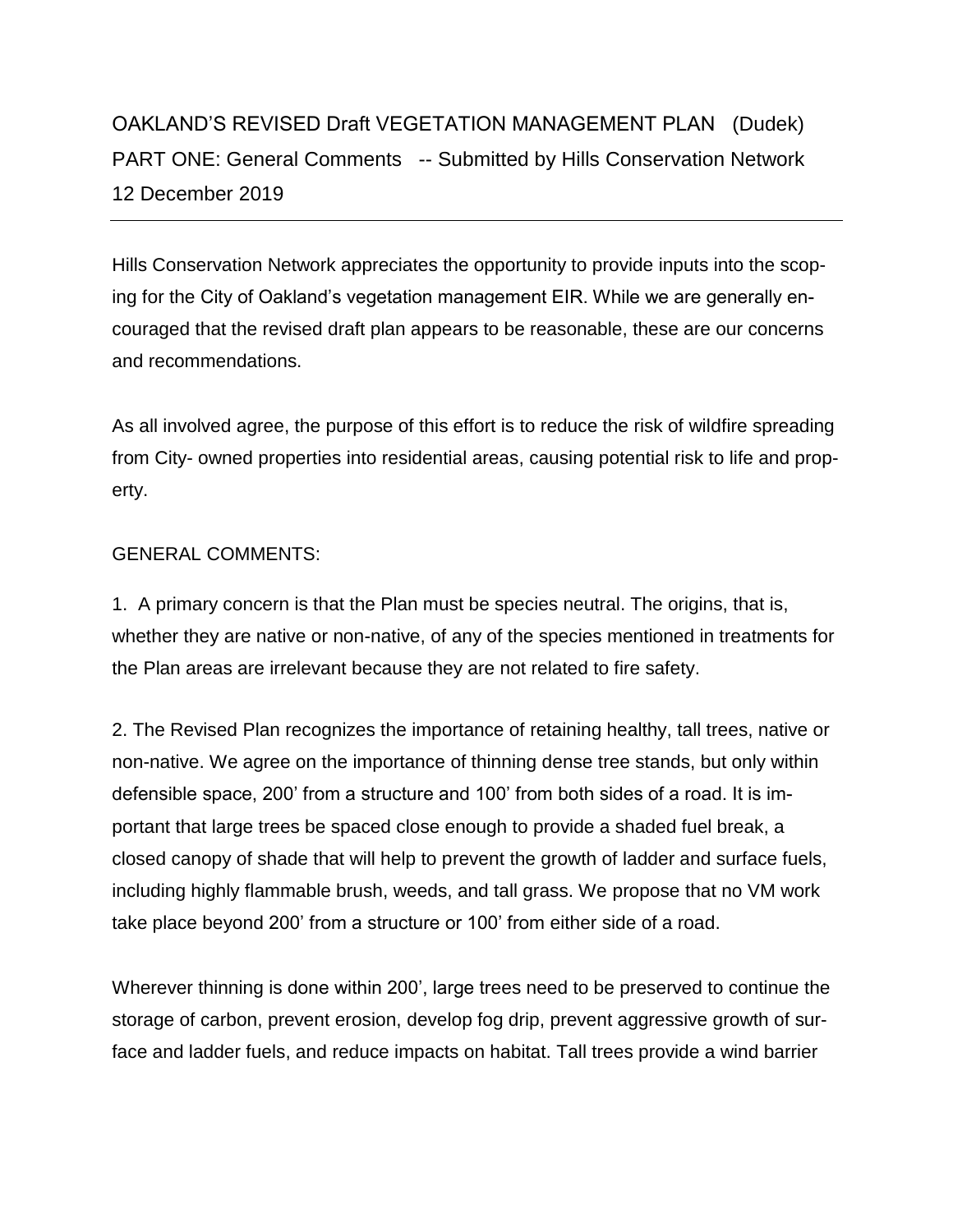that slows the progression of a wind-driven fire. In California, research and recent fires have proved that wind is more important than fuel load in spreading wildfire.

Only hazardous trees (diseased or likely to fall over onto the trail) should be removed close to trails. The needs of disabled Oakland residents must always be considered, with trails widened close to entrances to Oakland parks. No smoking rules must be enforced in Oakland parks.

3. It is apparent that portions of this Plan will disturb critical habitat areas for threatened and federally protected species, most likely the Alameda Whip Snake. Because of this, compliance with the Endangered Species Act will be required. It is not apparent from the Plan or scoping documents how the City is planning to comply with the ESA. Please provide detail as to the City's plan to make this happen.

4. There appears to be no mention of flammable native bay trees in the Revised Plan. It is likely that this species exists in many of the Plan areas or will surely exist as a consequence of some of the planned vegetation management activities. Oaks and bays tend to grow in the same area which is often denoted as "oak-bay woodland, or "oak-bay savannah," which is actually mostly tall grass and brush. Bays are a known vector for Sudden Oak Death which has already killed thousands of oak trees that provided tinder for fires in the North Bay. As Sudden Oak Death progresses, strategies need to be employed to cope with this impending disaster to the oak woodland which dominates some of the Oakland-owned properties.

It should be noted that the oil content of bay leaves is higher than the oil content in, for instance, eucalyptus leaves, and bay leaves are easier to ignite because bays grow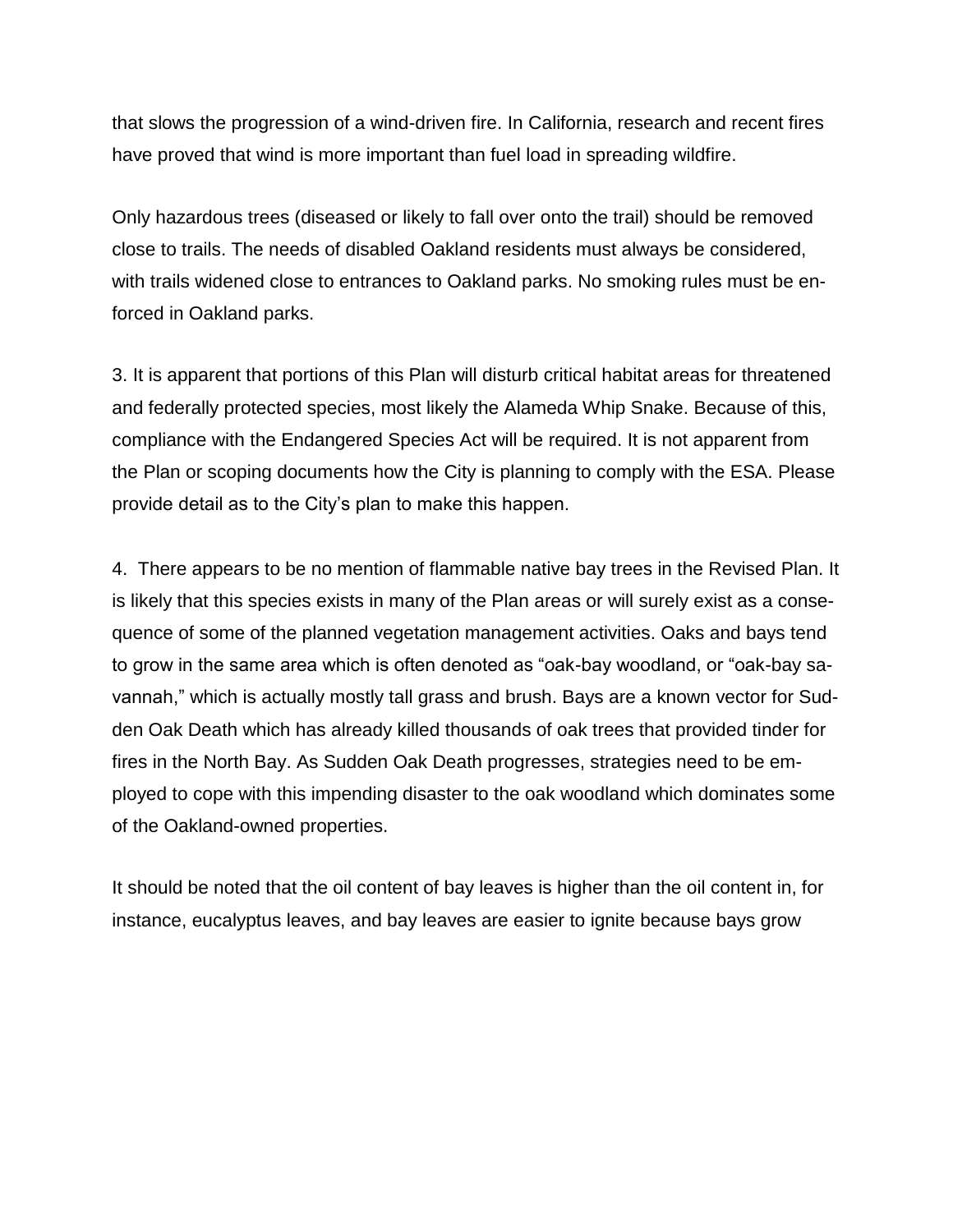closer to the ground for many years. To protect the oaks susceptible to Sudden Oak Death, bay trees should be removed wherever they grow close to oaks.

5. The timeline for this Plan is not clear. While it is described as being a 10 year Plan and there are priorities for different pieces of the Plan, there is nothing in the documentation that would lead the public to understand the implementation timeline. This is a significant omission in that it affects how the public's access to these lands might be impacted and, equally important, whether this Plan complies with BAAQMD carbon emission rules. For the Plan to be valid, it needs to provide a detailed implementation plan and timeline.

6. While removing vegetation (of all species) may reduce fire risk the day after this vegetation is removed, the reality is that new vegetation that is easier to ignite with longer flame lengths will emerge where the previous vegetation no longer exists. Unless this Plan specifies how the City will maintain any treated areas in the condition they were in the day after treatment, then the risk analysis cannot be correct as the conditions will change within a few days, and will continue to change. This Plan must clearly delineate for each area what the City is going to do to maintain these areas in the condition they were in the day after treatment.

For example, if the intent is to remove certain tall trees, to open the canopy, it is clear that the understory will be invaded by weedy, flammable fine fuel vegetation. For example, if mature eucalypts are replaced by chaparral and grasses, or even by bay trees, the fire risk would clearly be GREATER than what it was pre-treatment.

It is for this reason that the Plan must analyze the initial condition (which it has) and the new equilibrium condition that will result from implementing the plan. This "new equilibrium" ecology will in most cases be substantially different from the ecology that resulted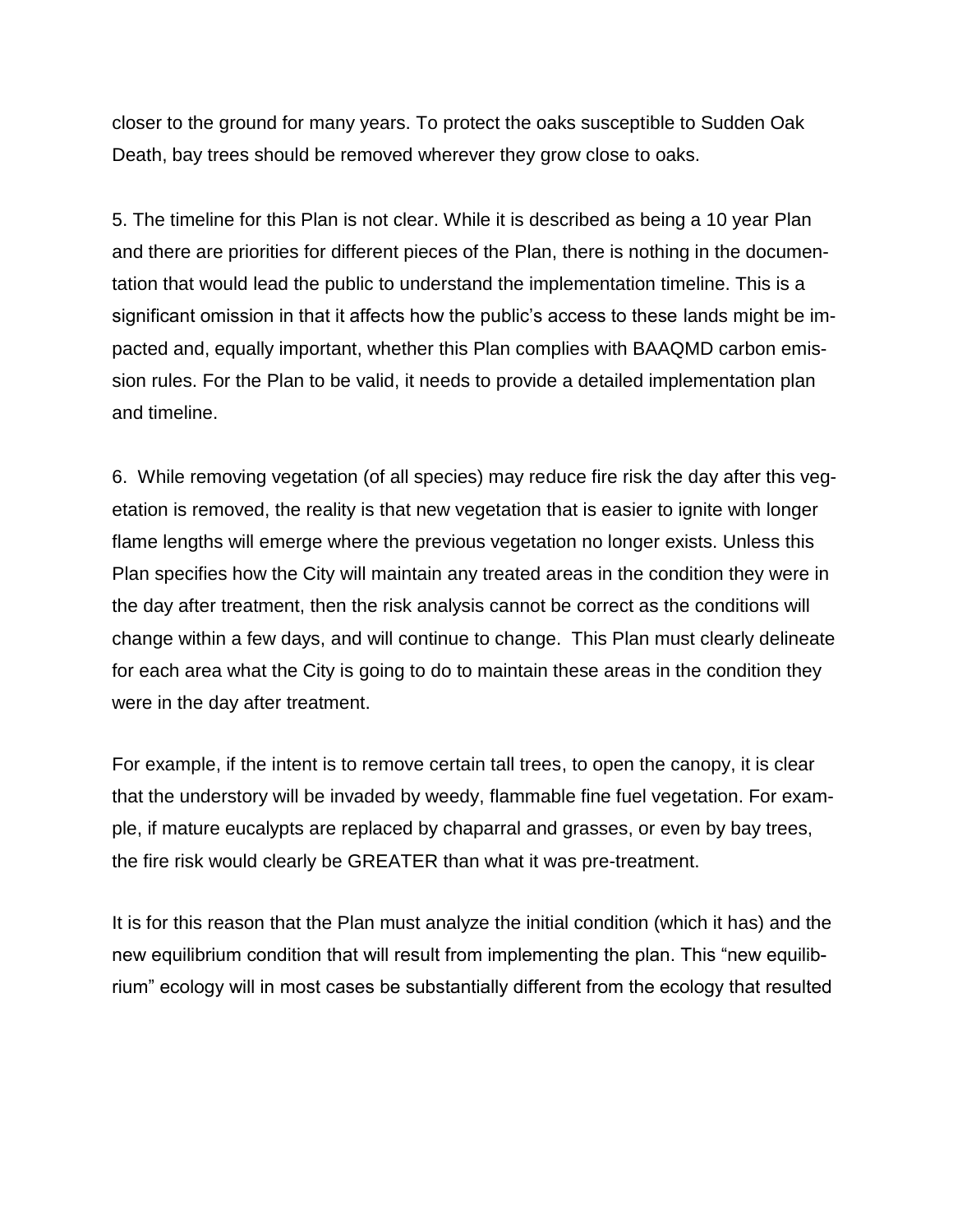immediately post treatment. To not analyze this condition prevents reviewers of this Revised VMP from understanding whether the Plan will actually achieve its goals.

7. The loss of carbon storage when large, mature trees are removed must also be calculated due to its effect on local and global climate change. Large trees help to cool the air because of the shade they provide and the fog drip that keeps the ground under them moist. Removing a large, healthy tree of any species must be considered carefully and its impact not only on climate, but also on erosion, windspeed, and habitat must be measured.

8. Terms like "pyrophytic, "pyrophytes," and "hazardous trees" should be eliminated because these terms are too vague and subject to interpretation. To allow an implementer in the field to make a subjective assessment as to which species are "fire prone" is to allow opinions to replace science. This sort of subjectivity has no place in a plan document that is intended to provide a roadmap to many persons over many years.

9. Flame lengths should be considered in the deciding which vegetation should be preserved. Many "native" species that some advocates would like to encourage actually have higher flame lengths than the "non-natives" they would like to eliminate. Mixed hardwoods such as oaks and bays have an average flame length of 17.5 feet, while eucalyptus have an average flame length of 13.5 feet. Trunks of eucalypts are difficult to ignite and typically survive fires. As HCN stated in its comments on the original VMP, strategies that target eucalyptus and pines will result in replacing vegetation with relatively low flame lengths with vegetation such as oak-bay woodland, brush, weeds and grass that has far greater fire risk potential. Recent tragic fires in the North Bay and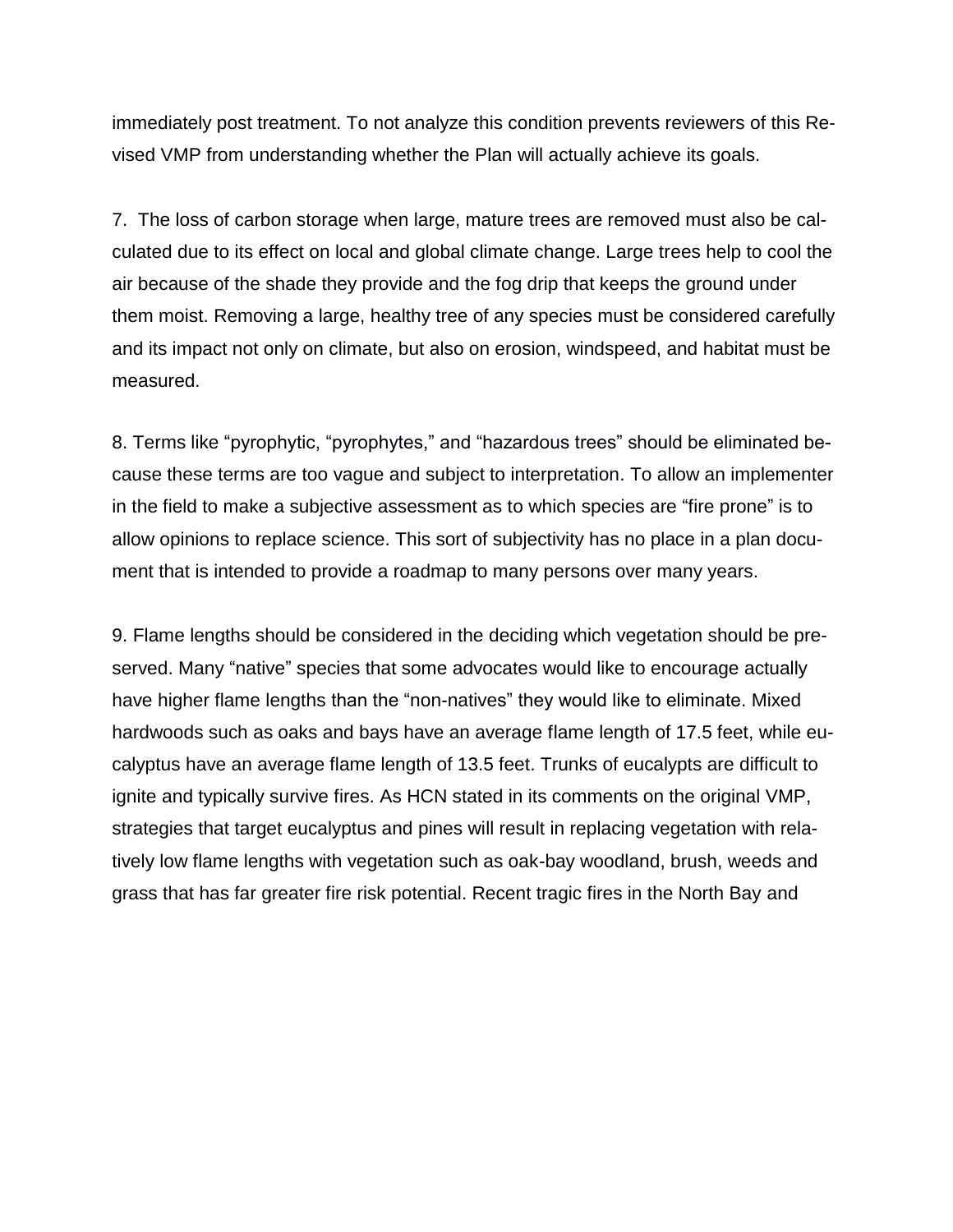Southern California, from 2017-2019, have been mostly fires in "native" chaparral, brush and grassland.

10. Appendix F --The Weed Whackers' Handbook should be deleted from this Plan. It is simply a guide to restoring native plants and trees. It has nothing to do with mitigating fire risk.

11. This Plan recommends additional use of pesticides in parks and other Oaklandowned areas where the use of pesticides has previously been illegal. That is a dangerous recommendation: the poison will find its way into the ground water and, ultimately, into the Bay. We propose that no pesticides be used in Oakland parks and other Oakland-owned areas. This Plan should remove all consideration of pesticides as a means to prevent regrowth of cut vegetation or to kill brush and weeds. Since the primary goal of this Plan is to enhance the safety of Oakland residents, the widespread application of known carcinogens is in direct contradiction to this objective. Other communities and agencies, including EBMUD in our area, have demonstrated for over a decade their ability to maintain their hill properties without the use of pesticides. There is simply no excuse for the inclusion of pesticide application as part of the VMP. Oakland should be a leader in valuing the lives of the animals, insects, and especially the health and lives of residents who use its parks.

12. In several cases the Plan calls for removal of vegetation for no obvious fire risk mitigation benefit. An example of this is what is proposed for Garber Park, an area that is all but irrelevant from a fire risk mitigation perspective. The notion that a handful of large 150+ year old eucalyptus trees that survived the 1991 fire is an unacceptable risk while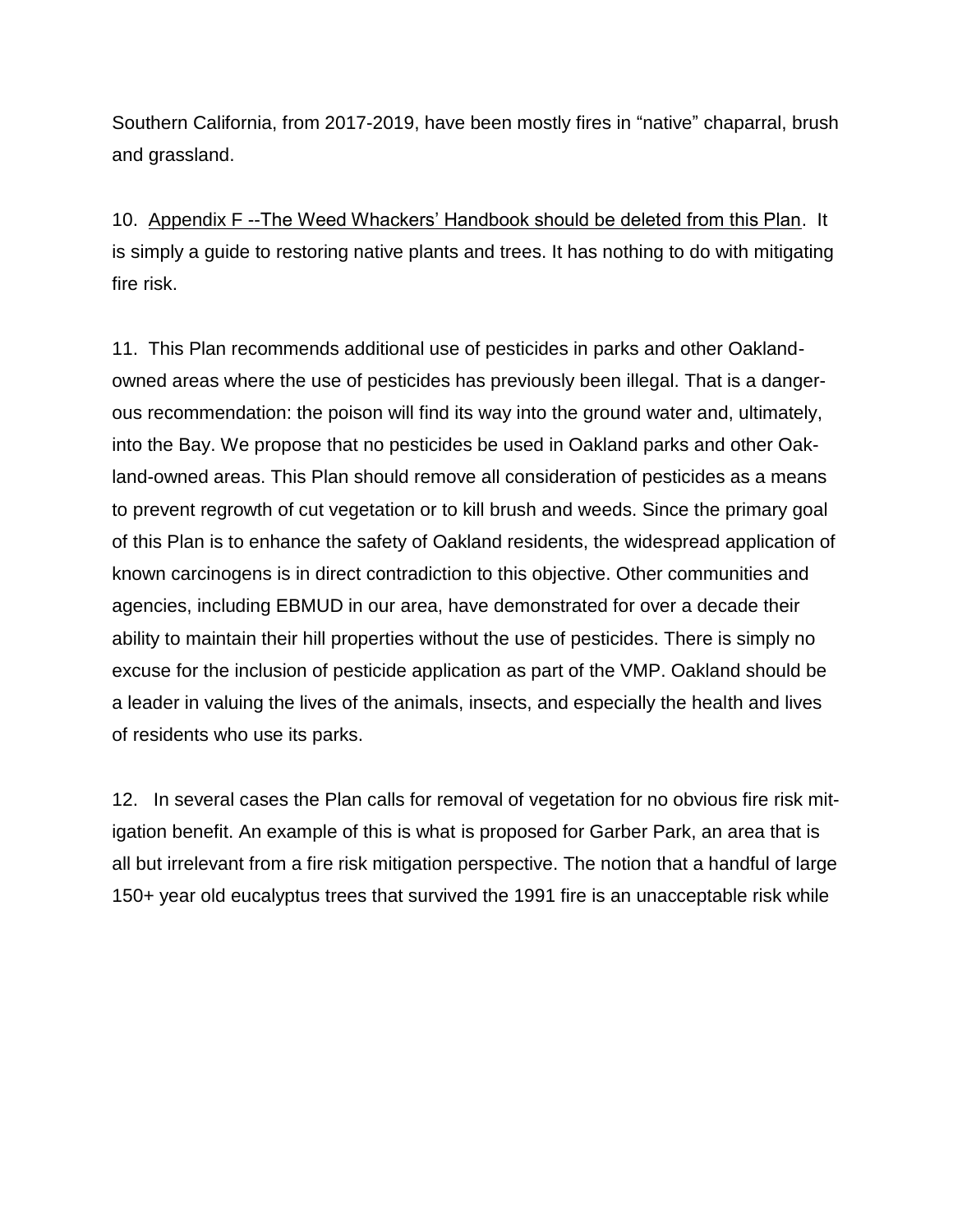there are tons of highly flammable natives immediately beneath them is borderline ludicrous. This is a clear example of nativist zeal replacing fire risk mitigation and is unacceptable in a Plan that uses public money to enhance public safety on public land.

The diseased oaks in Garber Park need to be removed, and the oaks in the park need to be carefully monitored for Sudden Oak Death which could spread to the many oaks in the neighborhood on Evergreen Road.

We also disagree with the treatment of Caldecott Field (North Oakland Regional Sports Field). This Plan suggests thinning some trees (probably the right thing to do in this case), but it allows some other species to continue to exist there. We think this is folly as these other species are still a fire risk – fuel is fuel. The treatment plan for this area, as currently described, will not achieve the stated objective of the Plan. It could achieve that objective with the creation of a wide, vegetation-free zone, a real fuel break, between trees above Caldecott Field and homes along Skyline and Mountain Blvd.

As has been demonstrated by those who manage critical installations at Lawrence Berkeley Lab (and numerous other similar locations), defensible space is key to fire safety for structures. Jack Cohen has conducted many experiments and has written extensively about defensible space. While it would be ideal if all WUI and adjacent homes in Oakland had adequate setbacks and separation between them to enable to create defensible space, the reality is that the size and location of the homes make this impossible. What we propose is that the Plan examine each subject City property and ensure that it is difficult for a fire to move into the adjacent neighborhood. Instead of focusing on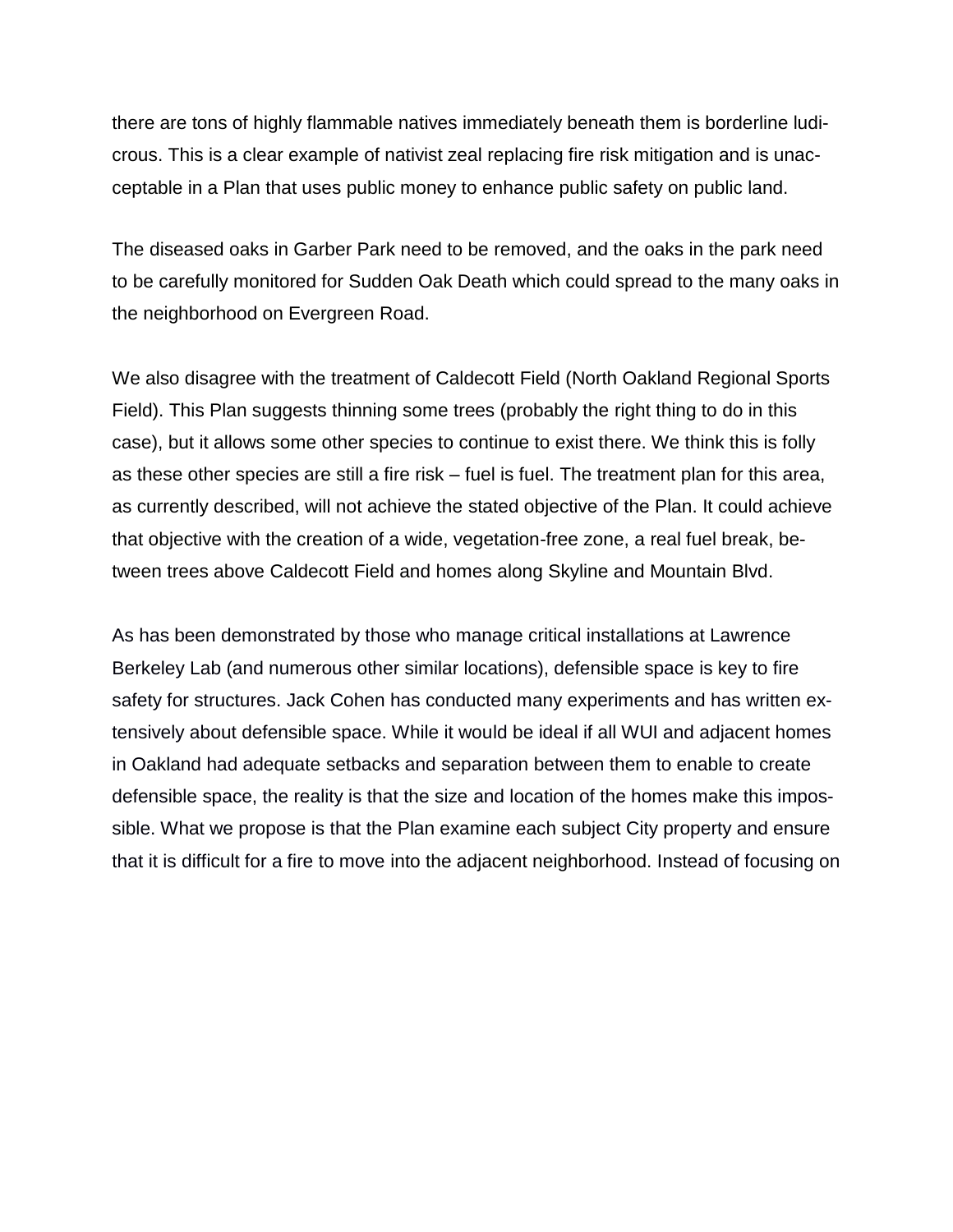defensible space between homes (infeasible due to close spacing), the focus instead should be on protecting clusters of structures, ie, neighborhoods.

PART TWO: HCN's Proposed Alternative Plan, and discussion.

The Hills Conservation Network (HCN), composed of Oakland hills residents, has reviewed Dudek's VMP, and has a series of comments which, if incorporated in the final plan, would improve our chances of avoiding or surviving a future fire in the hills.

The explicit purpose of the VMP is to mitigate the risk of fire, and the proposed primary methodology is to reduce the amount of vegetative fuel where it poses a threat to structures and people. **Note that the type of fire being discussed is a vegetation fire, not a structure fire**. That is to say that once a fire enters a built environment, it becomes a very different situation, and the treatments proposed in Dudek's VMP become largely irrelevant. (Note that the 1991 fire was a vegetation fire for only its first three minutes; after that, for the next two days, it was a structure fire.)

Clearly, the focus of VM is to reduce the potential for ignition; if there is no ignition, there is no fire. Therefore the highest priority for fuel reduction should be fine fuel, cured fuel, and – since most fires in the hills are human-caused – fuel in proximity to human activity.

The second priority should be fuel that spreads the fire, and increases the intensity of the fire. Studies of actual vegetation fires have demonstrated that ground fuel (including litter) and nearground fuel most determines spread and intensity. Refer to the research of Project Vesta.

Third priority should be creating or maintaining a fire-resistive environment where potential fuel exists. This would include lowering the temperature (by shading), increasing moisture (by catching fog drip), reducing wind speed (with wind breaks), discouraging the succession of weedy, flammable fine fuel (by shading), and avoiding the creation of more fuel (by leaving behind chips, slash, or rotting logs).

*Dudek's proposed VMP might accomplish these priorities, if interpreted and implemented narrowly but, as written, there are too many inconsistencies and vague directions that could defeat the purpose of the Plan. Dudek's Plan also incorporates unsupported claims and assumptions that are counterproductive and must be deleted. As an informed and active stakeholder, HCN has repeatedly and consistently provided comments that address these issues, but we believe our input has been ignored, and instead the authors of the Plan have tailored the VM to satisfy other stakeholders -- whose objectives are other than reducing the risk of fire, such as converting or restoring the hills landscape into an "all-native" environment. It is important that the VMP is clear and accurate so that*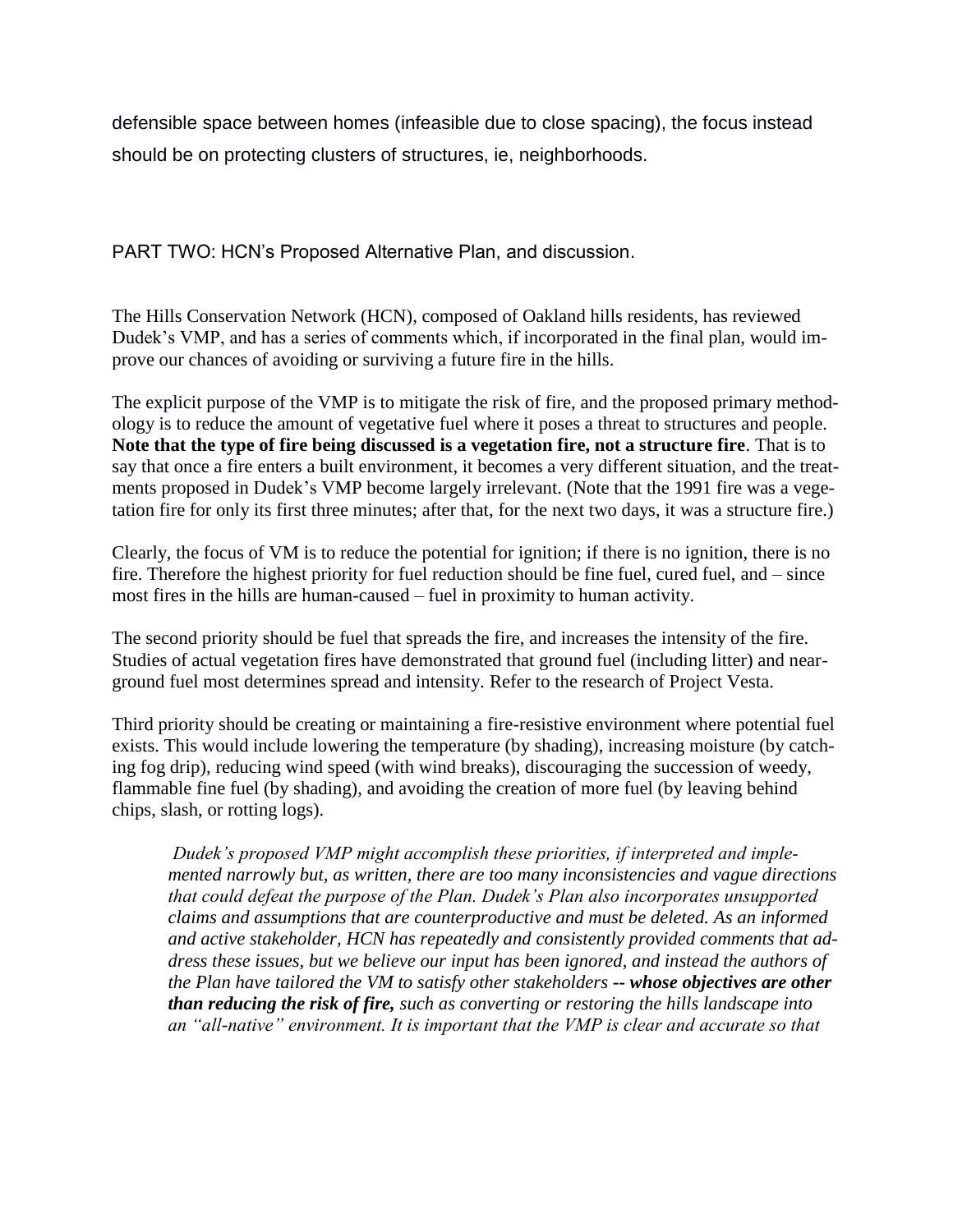*individuals who actually implement the work do not have the latitude or opportunity to modify the intent.*

Therefore, HCN's Alternate Plan is simple and direct:

- 1. VM consists of removing litter, ground fuel and near-ground fuel, focusing on vegetation that is less than 3" diameter, and dead or cured. This includes removal of tree limbs up to 8' above the ground level. VM applies to the area within 200' of structures, and 200' along major (evacuation) roadways (100' each side of road), and within 200' of public use spaces such as viewing turn-outs. Beyond 200', no treatment is required.
- 2. Dead trees are removed. No live trees exceeding 18" diameter at breast height shall be removed unless they are spaced less than 25' oc. Tree canopy is to be preserved.
- 3. All VM shall be species neutral. No species shall be targeted for eradication. Considering the long-term condition, and considering the continued increase of sudden oak death, Bay trees that threaten oak survival should be removed.
- 4. At the interface with multiple developed properties, create a perimeter fuel break 200' wide.

## Discussion:

- A. Note that ridgelines are not treated unless they fall within the 200' boundary. The rationale for fuel reduction along ridgelines was that tall ridgeline trees might generate flying embers, spreading the fire downwind. There is no evidence that occurred in past fires, and maintaining ridgeline trees provides a windbreak, mitigates the Diablo wind.
- B. Concerning flying embers ("spotting"), it is important to note that, in order to spread the firefront, **the burn duration of the airborne fuel must exceed its flight time,** or else it becomes merely flying trash. Research in Project Vesta demonstrated that eucalyptus embers (bits of bark) fly "a few tens of meters," and were either burned out or overtaken by the firefront by the time they landed. The burn duration of eucalyptus leaves is measured in a few seconds, and once burned, the leaves are completely consumed and incapable of flying anywhere.
- C. Dudek's VMP mentions torching, or crown fire, frequently, as if it is a major risk. If the understory fuel and lowhanging limbs are removed, the "ladder" to the canopies is removed, and the surface fire typically does not remain under the trees long enough to ignite the crown.
- D. The key question for the VMP is: is the post-treatment vegetation environment less ignition- and fire-prone than the untreated condition? If not (as the US Forest Service commented) **it would be better to do nothing.** The most ignition-prone vegetation is grass and brush, and the flame lengths in a mature eucalyptus environment are shorter than most other categories of fuel, so it makes no sense to convert eucalyptus stands to a socalled "oak-bay savannah," which is actually primarily grass and brush.